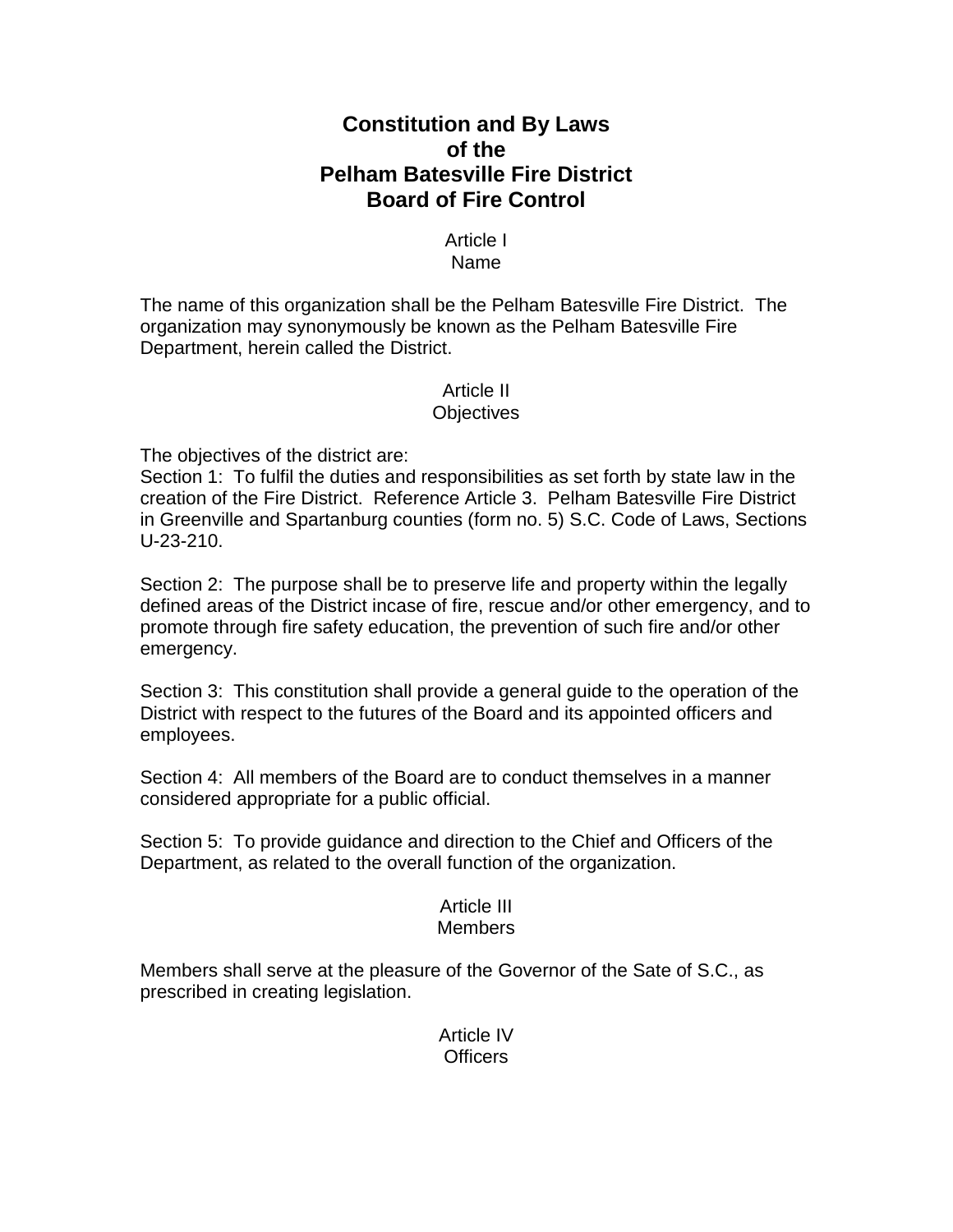Section 1: The officers of the Board shall be: Chairman, Vice-Chairman, Secretary and Treasurer.

Section: 2: Each officer shall be elected at the first regular business meeting in January of each year by voice vote of a quorum of the Board. The term of office shall coincide with the term of the individual elected to serve.

Section 3: The term of the office shall begin at the close of the meeting at which the officer was elected.

Section 4: Any vacancy of office that may occur, the Chairman shall appoint a member to fulfill the term and said member shall serve until the next regular election of officers occurs.

Section 5: All elections and resolutions, unless otherwise specifically provide for, shall require a majority vote of members in attendance.

Section 6: A quorum of three members is required in order to conduct business.

#### Article V **Duties**

Section 1: The Chairman shall preside at all meetings of the Board. He/she shall appoint committees as may be needed from time to time for special projects or programs. He/she shall perform other such duties as they pertain to the office of Chairman.

Section 2: The Vice-Chairman shall preside at all meetings in the absence of the Chairman or at any other time when so requested by the Chairman and to perform other such duties as directed by the Chairman.

Section 3: The Secretary shall keep an accurate record of all the proceedings of the Board; including, member profiles, meeting minutes, attendance at meetings, etc. A copy of these records shall be maintained at the Fire Department and be made available to the public as required by State Law.

The Secretary shall also sign and verify certain documents as may be required by his official position. Per other duties as directed by the Chairman.

Section 4: The treasurer shall receive all funds payable to the District and make a financial report to the Board at each regular meeting. Report shall include all documents receipts and expenditures and shall be presented in written form monthly or as otherwise may be required. The treasurer shall engage a qualified CPA firm on an annual basis to conduct an audit of the finances of the District. Such audit shall be made available to those local, state, and other appropriate agency on a need to know basis or as required by law.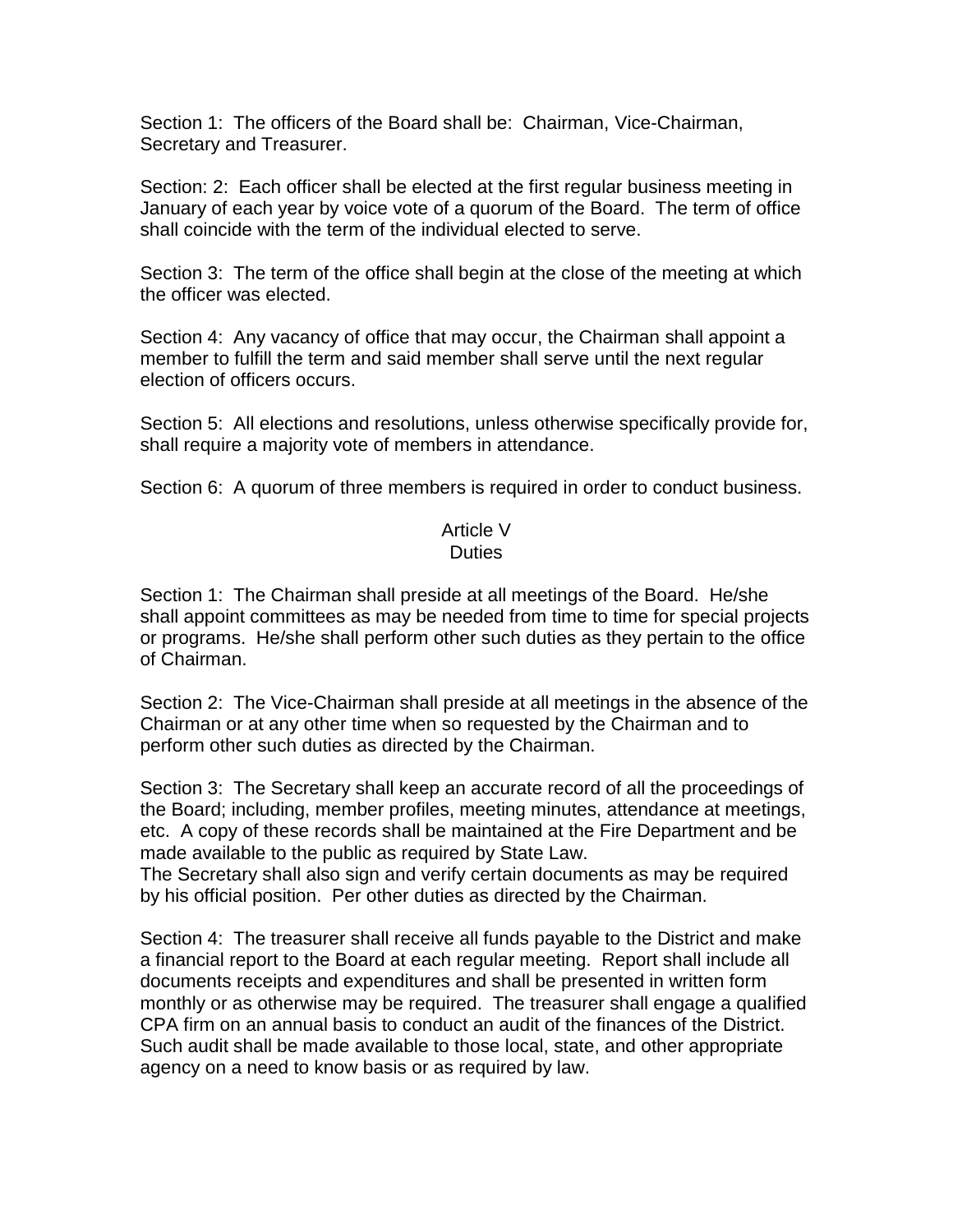# Article VI Meetings

Section 1: The regular business meeting of the District will be held every month on the third Monday of the month.

Section 2: Written notice of each meeting will be sent to each Board member one week before the regularly scheduled meeting.

Section 3: Notice of meetings and agendas will be posted in the Headquarters station at least 24 hours prior to the scheduled meeting. A listing of regular meetings will be mailed to local medial for publication in January of each year.

Section 4: Special meetings may be called by the Chairman as may be required for conduct of District business. Notices of special meetings shall state the purpose and objects of the meetings and be mailed and posted in a similar method as regular meetings. No other business shall be transmittal at such special meetings, other than that stated in the meeting notice.

Section 5: A quorum shall consist of a majority of the Board members being present.

Section 6: Meetings of the Board may be cancelled or postponed at the discretion of the Chairman for due cause or if no official business needs to be conducted.

# Article VII

### Conduct of meetings

The meetings shall be conducted under the rules of procedure contained in Robert's Rules of Order, Revised. The Secretary shall maintain a current copy of this book and it shall be available at all meetings of the Board.

# Article VIII **Committees**

Committees shall be appointed by the Chairman to conduct studies or research of items as deemed appropriate by the Board.

# Article IX Fiscal Year and Budget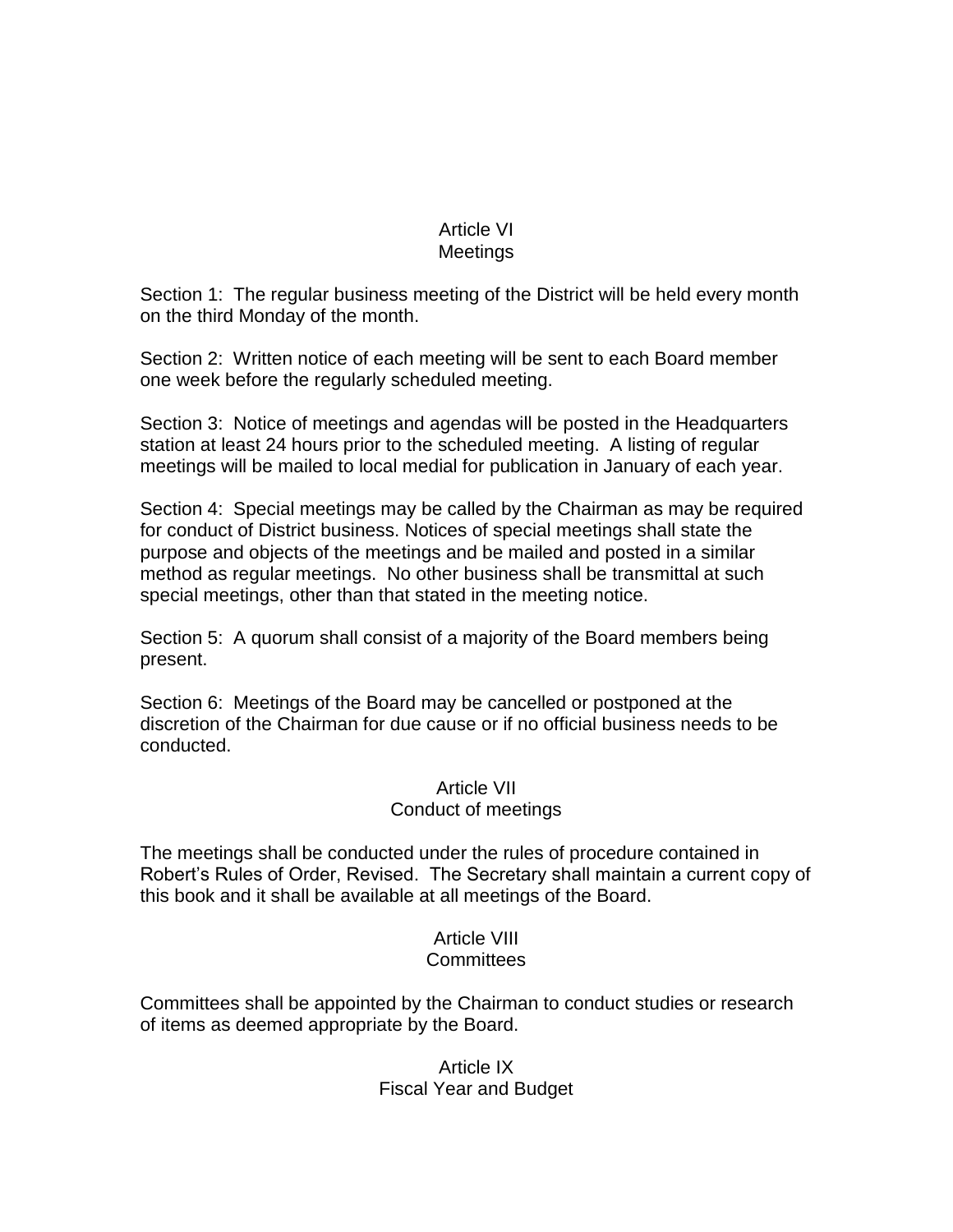Section 1: Operations of the District shall be conducted on a calendar year basis beginning on January 1 and ending on December 31.

# Article X

# Management

Section 1: The management policies and operations of the Department shall be vested in the Fire Chief and reviewed by the Board of Fire Control of the District. The Fire Chief shall in force such policy and procedures that, within the best of his knowledge and authority, comply with all applicable Federal, State, and local laws.

Section 2: The Fire Chief shall serve as the primary mediary? between the Board of Fire Control and other such officers, employees and/or members of the Fire Department.

Section 3: The Fire Chief works at the discretion and by appointment of his position for the Board of Fire Control, as provided by law. (S.C. code laws, section 4-23-230, (j)). Any disciplinary or correction as to the duties of the Fire Chief is to be performed by the Chairman of the Board.

Section 4: Other matters of employment, i.e., hiring, disciplinary, termination, etc. shall be performed by the Fire Chief and his duly authorized officers.

#### Article XI **Property**

Section 1: The property of the District shall be in the custody of the Board of Fire Control and at the disposal of the Fire Chief, officers and other employees/members only for the express conduct of official fire department business. Funds of the District shall be placed in such banks and/or other financial institutions as the Board may elect.

Section 2: Financing of Article XII

The Constitution and by laws of the District may be amended by a two-thirds vote of the members present at any regular or special meeting provided notice of such amendment shall have been sent to all board members by the Secretary at least two weeks prior to such meeting.